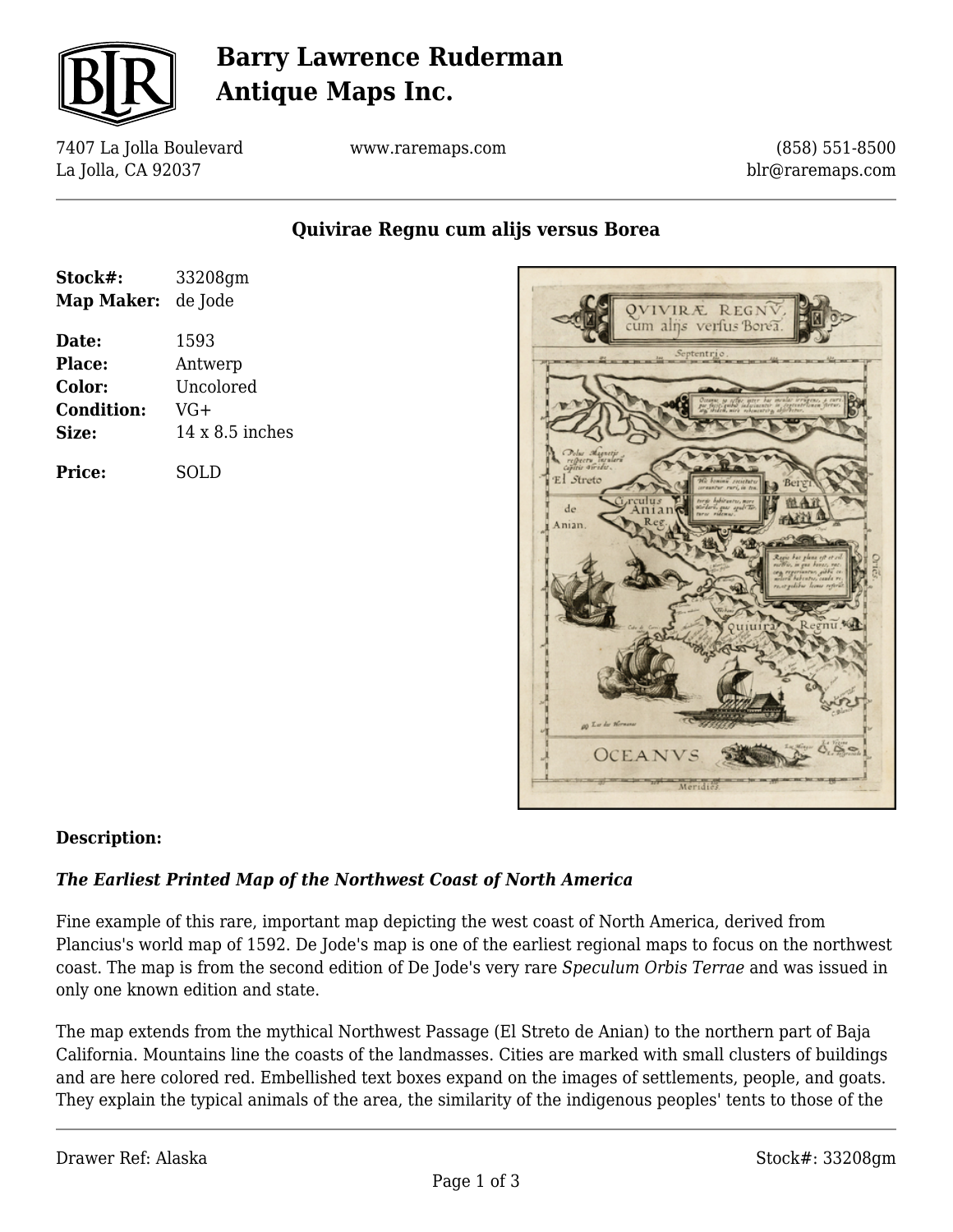

# **Barry Lawrence Ruderman Antique Maps Inc.**

7407 La Jolla Boulevard La Jolla, CA 92037

www.raremaps.com

(858) 551-8500 blr@raremaps.com

### **Quivirae Regnu cum alijs versus Borea**

Tartars, and the geography of the northern polar region.

The decorative elements are stunning, particularly the large ships. The three vessels are remarkably detailed, with one firing a broadside and another in full sail. The third, the southernmost, is patterned on a ship from Southeast Asia. Also in the water are two large sea monsters, one a mermaid unicorn, the other a fearsome fish.

The map is one of the most remarkable bits of sixteenth century conjectural cartography to appear in print. Burden summarizes:

*Depicts the west coast from below the Tropic of Cancer to the North Pole here represented by the top border of the map. Part of the four islands derived from Mercator surround the pole. Below this runs the western end of the North West Passage leading into 'El Streto de Anian'. At this point we find the legend 'Polus Magnetis respectu insulari Capitis Viridis', an early indication of the magnetic pole...The inland details largely reflect the extent of various beliefs and legends that existed at the time; only part of the coastline records first hand knowledge.*

### **From hypothesis to myth: the Strait of Anian and Quivira**

As Burden noted, the map is full of what we now call myths but which were at the time were viable geographic hypotheses. Perhaps the most recognizable place name on the map is Anian. Anian derives from Ania, a Chinese province on a large gulf mentioned in Marco Polo's travels (ch. 5, book 3). The gulf Polo described was actually the Gulf of Tonkin, but the province's description was transposed from Vietnam to the northwest coast of North America. The first map to do was Giacomo Gastaldi's world map of 1562, followed by Zaltieri and Mercator in 1567. The Strait then became shorthand for a passage to China, i.e. a Northwest Passage. It appeared on maps until the mid-eighteenth century.

Quivira, mentioned in the title of the map, refers to the Seven Cities of Gold sought by the Spanish explorer Francisco Vasquez de Coronado in 1541. In 1539, Coronado wandered over what today is Arizona and New Mexico, eventually heading to what is now Kansas to find the supposedly rich city of Quivira. Although he never found the cities or the gold, the name stuck on maps of southwest North America, wandering from east to west. Here it is used to describe the entire southwest of the North America.

Not all the place names are fanciful. Cape Mendocino is labelled here. It is a point named by another Spanish explorer, Andres de Urdaneta, in 1565. The point was important to the Acapulco-Manila galleon trade, as the westerly winds pushed the galleons toward this part of the coast, from where they would turn south toward Acapulco.